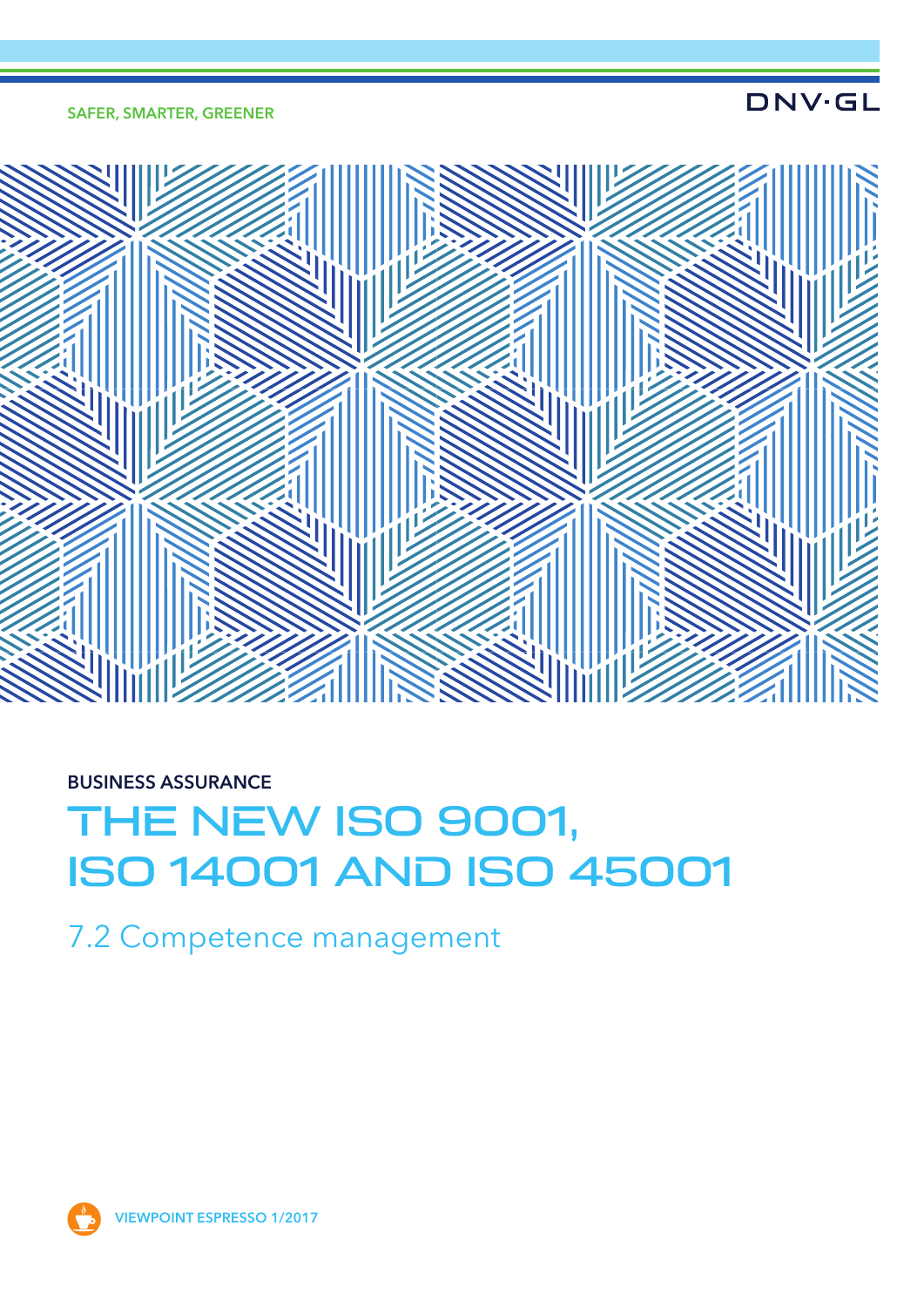## DEAR READER,

The previous Espresso Surveys have analyzed and focused on the new requirements in the revised and new ISO standards (quality, environment and occupational health & safety). In this and coming editions, we will focus on other areas in the standards where we believe there are valuable lessons to be shared and benefits created from sharing experiences.

The first topic in this new series that we will investigate is 7.2 Competence management. Although, the requirements are not significantly changed compared to previous editions, it is a central element of any management system standard.

The overall performance and improvement of a management system ultimately depends upon the involvement and execution of competent persons. They must be properly trained and integrated into the organization and its processes.

The involvement and integration of the persons who will be operating within or using the management system every day is important for any organization to achieve outcomes that are consistent and aligned with their objectives, strategies and values. Hence, to identify, develop and evaluate knowledge, competences and behavior – in a structured way- is key to ensure you reach your intended outcomes from the implemented management system.

In this Espresso Survey, we therefore wanted to investigate a few elements relevant to 7.2's core requirements. Thank you to those who contributed by responding, and we hope you find this Espresso Survey report both interesting and useful!

### THE VIEWPOINT ESPRESSO

- The Viewpoint Espresso is our way of sharing with you what your peers think and how they are moving on hot topics. Our hopes are that what we share may trigger some curiosity, improved understanding and possibly action on select topics.
- This is an extended initiative of ViewPoint, our customer community. While the main ViewPoint surveys provide in-depth analyses, the ViewPoint Espresso are meant to be more agile, providing a concentrated injection of insight.
- Previous initiatives can be found here: dnvgl.com/viewpoint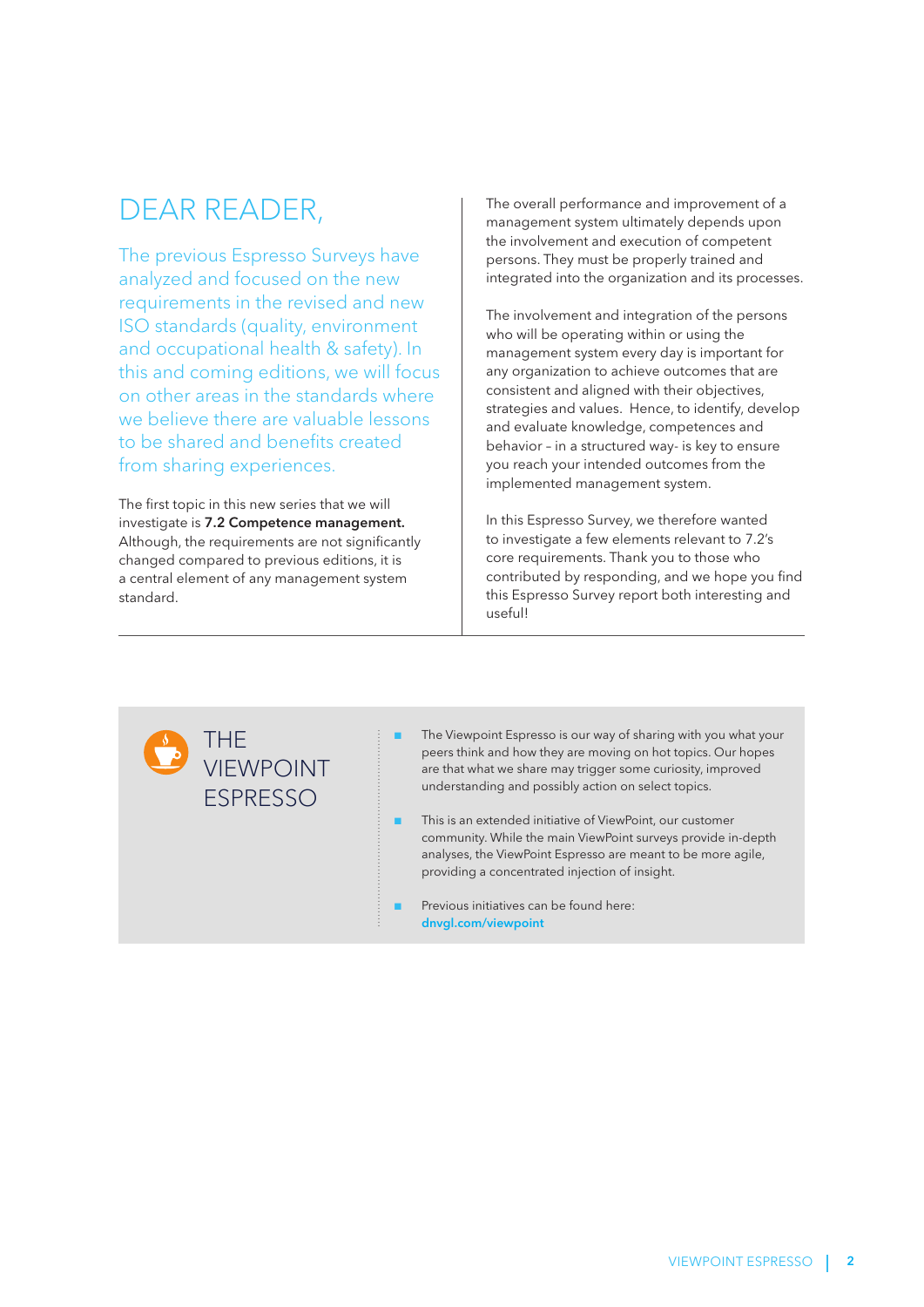#### THE REQUIREMENT IN FOCUS: 7.2 — COMPETENCES

Clause 7.2 in ISO 9001:2015, ISO 14001:2015 and draft ISO 45001 requires the organization to determine the necessary competence of person(s) doing work under its control that affects the performance and effectiveness of the management system and ensure that these persons are competent on the basis of appropriate education, training or experience. Where applicable, actions must be taken to acquire the necessary competence, and evaluate the effectiveness of the actions taken and retain appropriate documented information as evidence of competence.

Respondents are customers with a certified quality, environmental and/or occupational health and safety management system.

 QUESTION 1 TO WHAT EXTENT ARE THE FOLLOWING TRAINING PROCESSES EFFECTIVELY IMPLEMENTED IN YOUR ORGANIZATION? We investigated how companies are dealing with requirement 7.2 of the new ISO standards by asking questions related to three areas:

- 1. Extent of implementation of wider training processes
- 2. Which processes are most frequently applied as input for determining training needs
- 3. To what extent is training executed as planned

<sup>1</sup> = *not applied*

- 2 = *somewhat applied*
- 3 = *structurally applied*
- 4 = *way of life*

#### OVERALL RESULTS

| SO 9001             |
|---------------------|
| <b>8</b> ISO 14001  |
| $\bullet$ ISO 45001 |

RESPONDENTS = 996 AVERAGE SCORE



 $\rightarrow$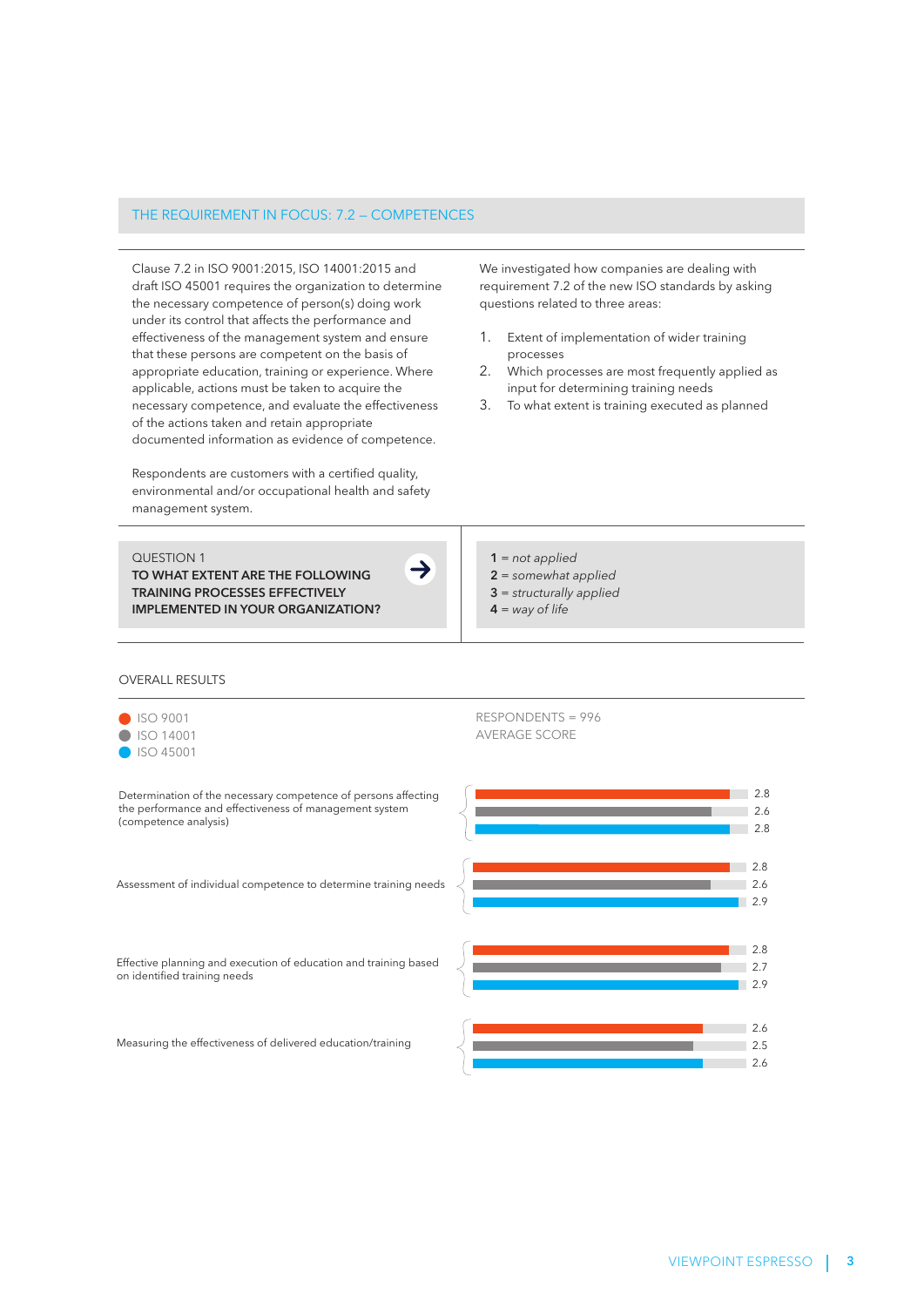

#### DEEP DIVE ON *MEASURING THE EFFECTIVENESS OF DELIVERED EDUCATION/TRAINING*

#### WHAT ARE THEY SAYING?

- The average scores are notably similar for the three standards, all within the range 2.7±0.2, which means in between somewhat applied and structurally applied.
- ISO 14001 shows a somewhat lower average score for each of the training processes compared with occupational health and safety and quality.
- Deep dive on the last training process in question 1: When it comes to "Measuring the effectiveness of delivered education/training", the general scores are somewhat lower than for the other training processes. Among the three standards, the response for ISO 14001 stands out with 15.2% answering *Not applied.*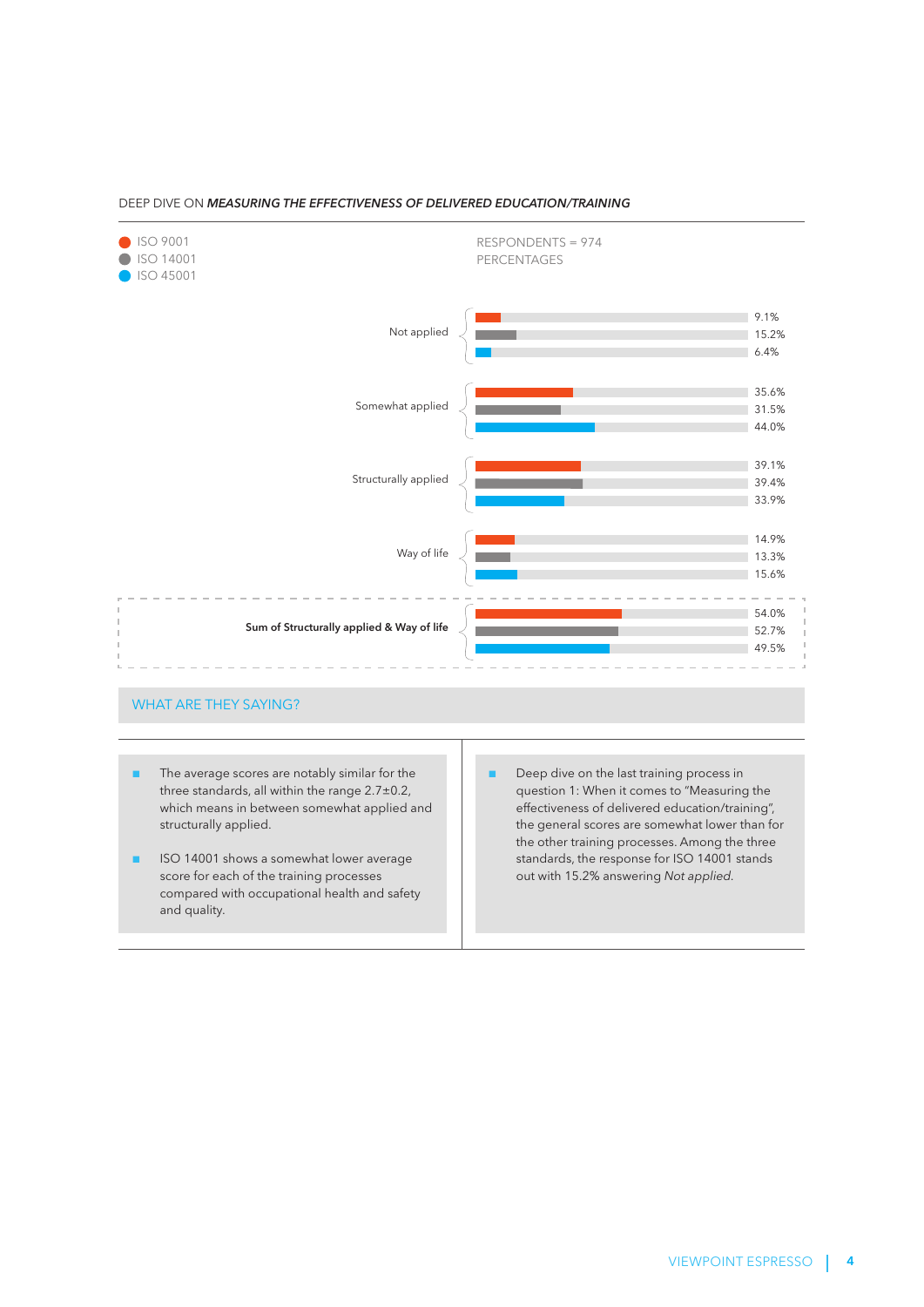#### WHAT DO WE THINK?

Respondents were asked to indicate to what extent they have implemented different training processes in their organization on a scale from 1 to 4: where 1 is not applied, 2 is somewhat applied, 3 is structurally applied and 4 is way of life. When commenting on the results, we have interpreted the answers *structurally applied* and *way of life* as having a structured approach.

Quality together with occupational health and safety generally score somewhat higher than environment for every training process. A possible reason is that for most companies, quality and occupational health and safety will be relevant for the majority of the personnel as these disciplines are directly linked to their daily work activities. Use of a structured approach is therefore considered to be needed.

For environment, we see that training is quite often focused on general awareness rather than being tailored to individual work activities. This is typically seen for non-manufacturing companies where the environmental impacts are limited. In addition, achievement of reduced environmental impact may for some companies be seen as being more driven by better technical solutions rather than being related to personal behavior, e.g. more energy efficient equipment or use of a different material/ components in their products. These factors may explain why some companies perceive less need for a structured approach.

When it comes to *Measuring the effectiveness of delivered education/training*, the scores are lower than for the other three processes. This confirms what we often see, i.e. that companies perceive this step to be more difficult to implement and execute in a structured way. Questions raised include: How do we measure

effectiveness of provided training? How do we do this in a good and effective way that provides value?

When deep diving into *Measuring the effectiveness of delivered education/training*, for ISO 14001, the number answering *Not applied*  (15.2%) was higher compared with ISO 9001 and OHSAS 18001. Moreover, for this process and in general, the occupational health and safety scores are on average in the higher range. Training within occupational health and safety is often influenced by regulatory requirements. In addition, the relative importance of securing workers' health and wellbeing are key drivers for a structured approach to training.

In general, we could expect average scores to be somewhat higher (closer to 3 or higher) since the survey respondents do have certified management systems. However, these results may also be influenced by factors such as the size of the organization and type of operations the respondents represent. Smaller-sized companies and those where environmental aspects are limited would probably tend to score lower as they would typically apply a less structured approach to assure competence acquisition and people involvement. The company-size distribution has not been analyzed in this survey.

#### PREVIOUS ESPRESSO SURVEYS TOPICS

- 4.1 Understanding the organisation and its context.
- 4.2 Understanding the needs and expectations of interested parties and requirement.
- 5.1 Leadership & Commitment.
- 6.1 Actions to address risks and opportunities.
- 7.4 Communication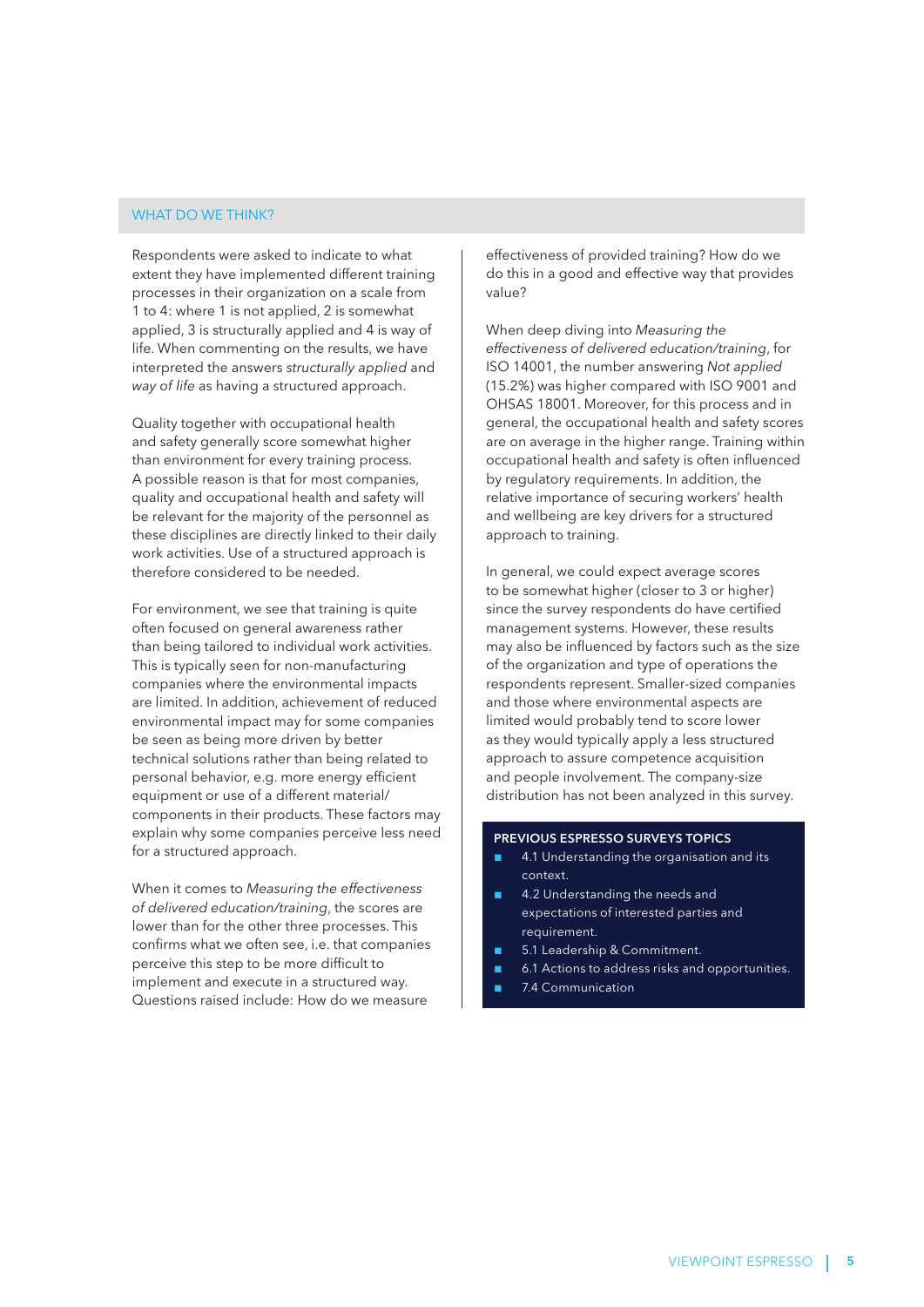QUESTION 2

TO WHAT EXTENT DOES YOUR COMPANY USE THE FOLLOWING ELEMENTS AS BASIS FOR ASSESSMENT OF INDIVIDUAL COMPETENCE TO DETERMINE THE TRAINING NEEDS?

To determine training needs, the following elements can be used as a basis for individual competence assessment.

1 = *not applied* 2 = *somewhat applied*

- 3 = *structurally applied*
- 4 = *way of life*

#### OVERALL RESULTS

| <b>ISO 9001</b><br>SO 14001<br>ISO 45001                                                     | RESPONDENTS = 973<br><b>AVERAGE SCORE</b> |
|----------------------------------------------------------------------------------------------|-------------------------------------------|
| Company strategic direction, policies and objectives (overall need<br>of your company)       | 2.8<br>2.7<br>2.7                         |
| Assessment of individual's existing knowledge, skills and<br>experience (competence mapping) | 2.7<br>2.6<br>2.7                         |
| Review of the profile (expectations) for a given function/role                               | 2.6<br>2.5<br>2.7                         |
| Individual performance assessment (employee appraisal)                                       | 2.8<br>2.7<br>3.1                         |
| Company specific training objectives/requirements                                            | 2.7<br>2.5<br>2.9                         |
| Requirements for refresher training                                                          | 2.4<br>2.3<br>2.6                         |

 $\rightarrow$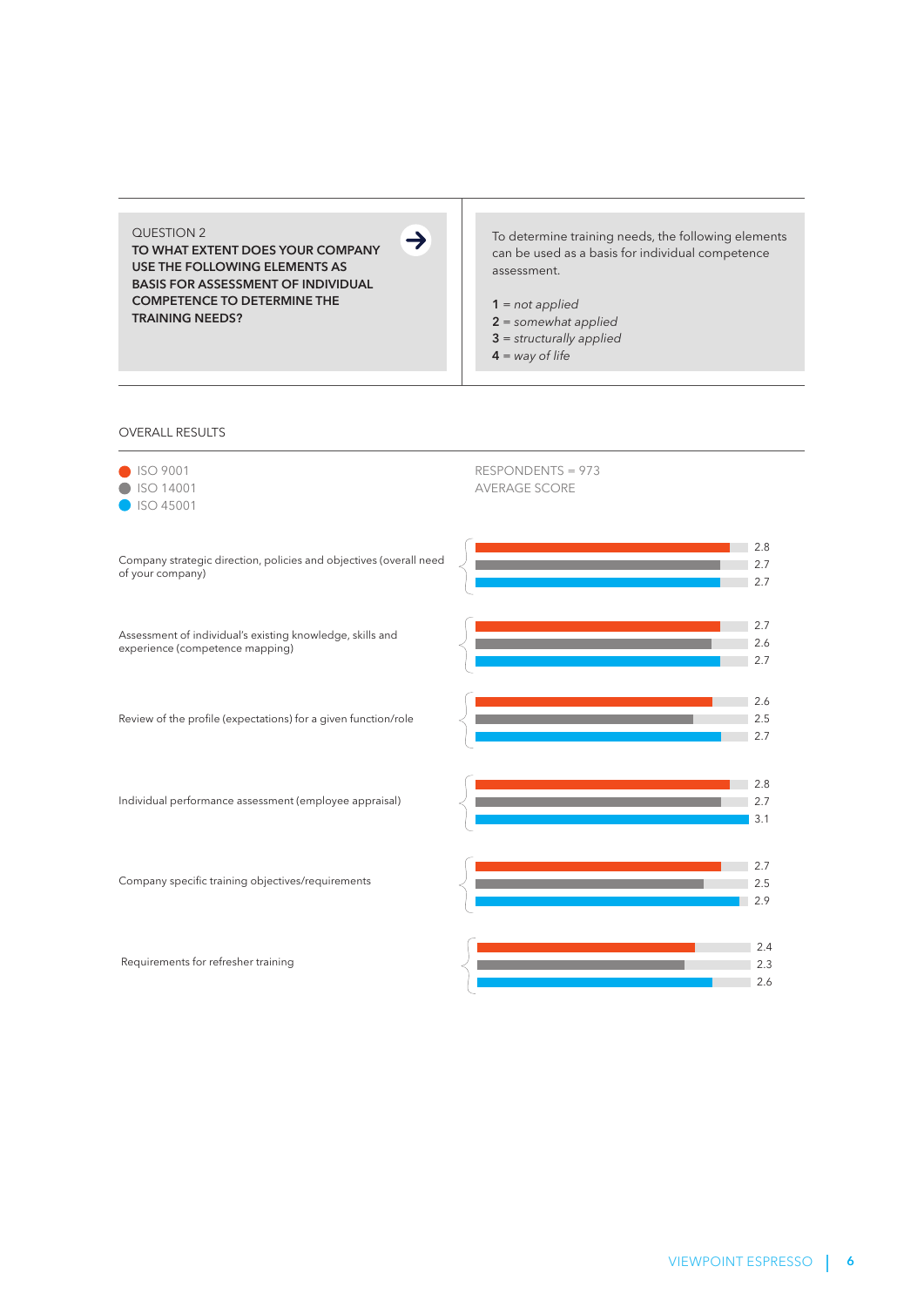#### DEEP DIVE INTO *REQUIREMENTS FOR REFRESHER TRAINING*



#### WHAT ARE THEY SAYING?

- The environmental standard generally shows somewhat lower scores when comparing average score across all elements used to determine training needs. The average score is 2.5 for environment, while similar score for occupational health and safety is 2.8 and for quality 2.7.
- The occupational health and safety standard tops the rankings for all elements used to determine training needs, except for one: *Company strategic direction, policies and objectives (overall need of your company).*
- *Individual performance assessment (employee appraisal)* stands out as the most used element for all three standards to determine the training needs: occupational health and safety standards (average score 3.1), quality (average score 2.8) and environmental standards (average score 2.7).
- *Company strategic direction, policies and objectives* is among the top-ranking for quality (average score 2.8) and environmental (2.7) standards.
- Deep dive on the last element of Question 2: *Requirements for refresher training* is seemingly the least used element to determine training needs for the three standards: occupational health and safety (average score 2.6), quality (average score of 2.4) and environmental (average score 2.3). When looking at the answers behind the average figures:
	- 1. This is the element with the highest number of "Not applied" for all three standards (17.6% for environment, 14.6% for quality and 6.5% for occupational health and safety).
	- 2. If "structurally applied" and *way of life* answers are combined as indication of a structured approach, we see that occupational health and safety and quality standards show scores at about 50% (52.7% and 49.7% respectively) while the environmental standard rates somewhat lower at 43%. These results are lower than for the other elements, where respondents indicating a structured approach are closer to 2/3.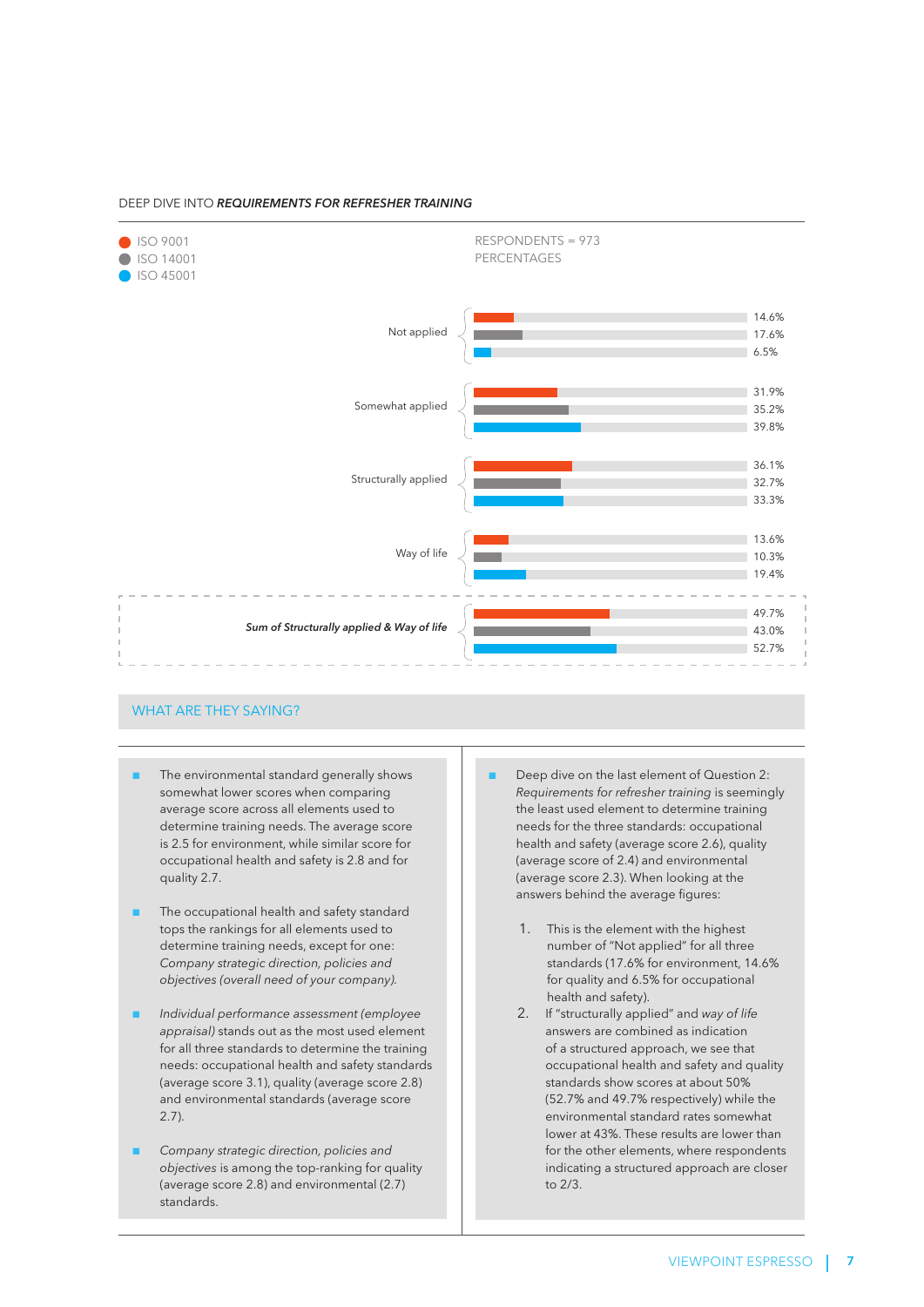#### WHAT DO WE THINK?

Respondents were asked to indicate to what degree they have applied or not the different elements for determining training needs on a scale from 1 to 4: where 1 is not applied, 2 is somewhat applied, 3 is structurally applied and 4 is way of life. When commenting on the results, we have interpreted the answers *structurally applied* and *way of life* as having a structured approach.

For companies with a certified occupational health and safety management system, we see a tendency of slightly higher scores in applying all elements and using a structured approach. *Individual performance assessment (employee appraisal)* and *Company specific training objectives/requirements* score particularly high. Many countries have labor legislation that sets requirements for working conditions, worker's participation and involvement. As a result, many companies have implemented periodical employee dialogues and evaluations through appraisal systems where training needs are identified, as well.

The more we come down to legislation at the individual level, the stronger we can expect that training is applied and hence mechanisms for determining training needs. In some countries, individual assessment is a step incorporated into the legislation. However, not everything can be attributed to legislation for occupational health and safety. Companies also set their own requirements and standards to reduce risks for personnel where training is a crucial element. This could for example be mandatory training for use of protective equipment, training as a prerequisite to enter production areas to understand risks, etc.

It is interesting to see the relatively high score for *Company strategic direction, policies and objectives* across the standards. This is clearly in line with the intentions of the standards, where training and competence shall be a support for reaching the company's intended outcomes.

When it comes to the element "Requirements for refresher training" where the "Not applied" is the highest, we believe that this is an element that should not to be underestimated. Certain types of competence require reminders to assure the right level or even training in smaller changes/amendments in a particular area.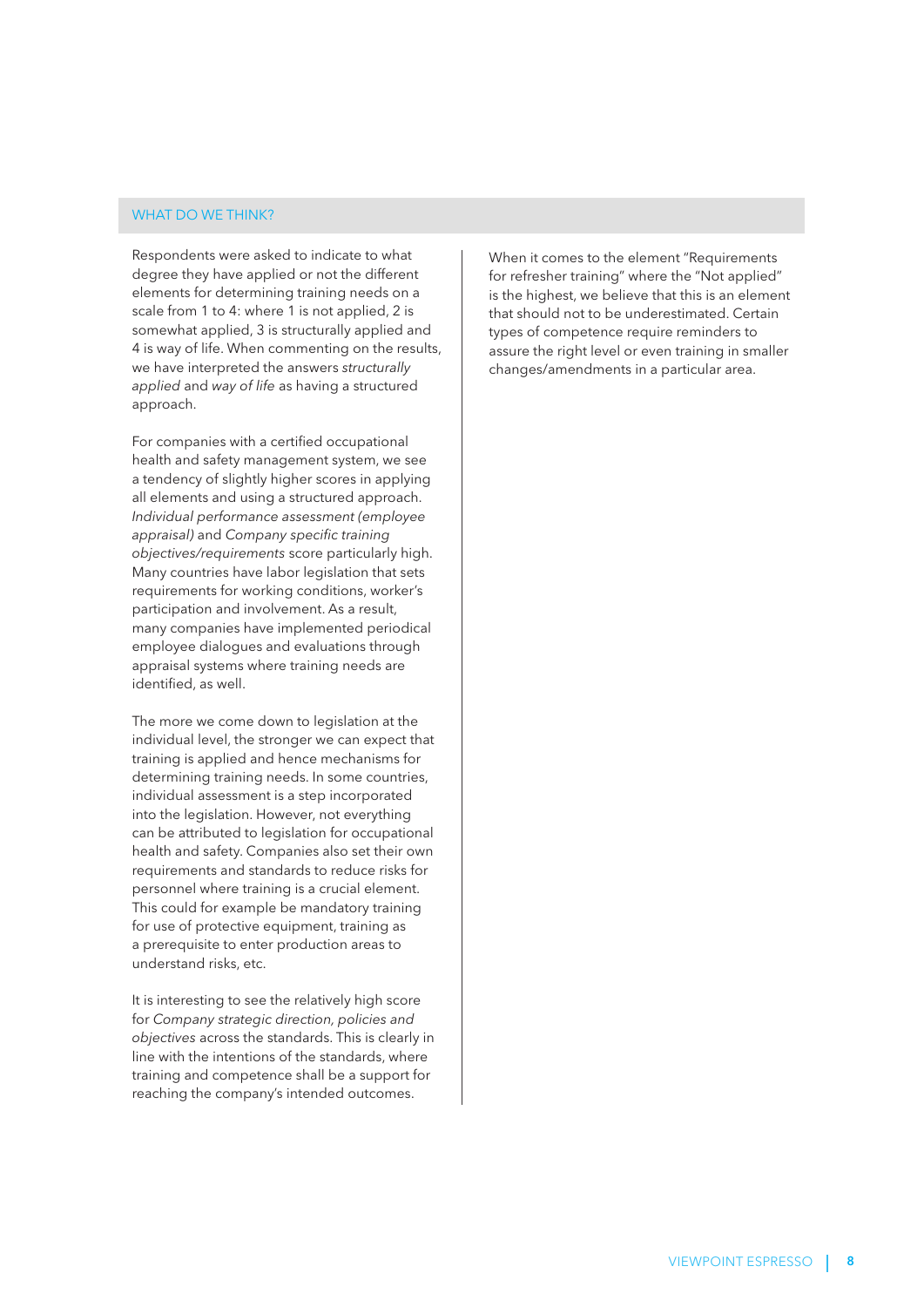#### QUESTION 3 TO WHAT EXTENT HAVE THE IDENTIFIED

TRAINING NEEDS FOR 2016 BEEN DELIVERED ACCORDING PLAN?



#### $1 = Not at all$ 2 = *Somewhat delivered*

- 3 = *Mostly delivered*
- 
- 4 = *Fully delivered*

OVERALL RESULTS



#### WHAT ARE THEY SAYING?

- The combined scores of *mostly delivered* and *fully delivered* range from 65.9% to 77% across standards (77% occupational health and safety, 68.8% for quality and 65.9% for environment).
- The results show indications that training planned in 2016 to a large extent has been delivered as planned.

#### WHAT DO WE THINK?

- Respondents were asked to indicate to what extent the identified training needs for 2016 were delivered according plan on a scale from 1 to 4: where 1 is not at all, 2 is somewhat delivered, 3 is mostly delivered and 4 is fully delivered.
- Generally, we consider the score quite high, which is positive due to the importance of training and benefits of enhancing the competence of personnel.
- One reflection is that the score reasonably coincides with the around 65% of respondents in Question 1 claiming to use a structured approach for *Effective planning and execution of education and training based on identified training needs.*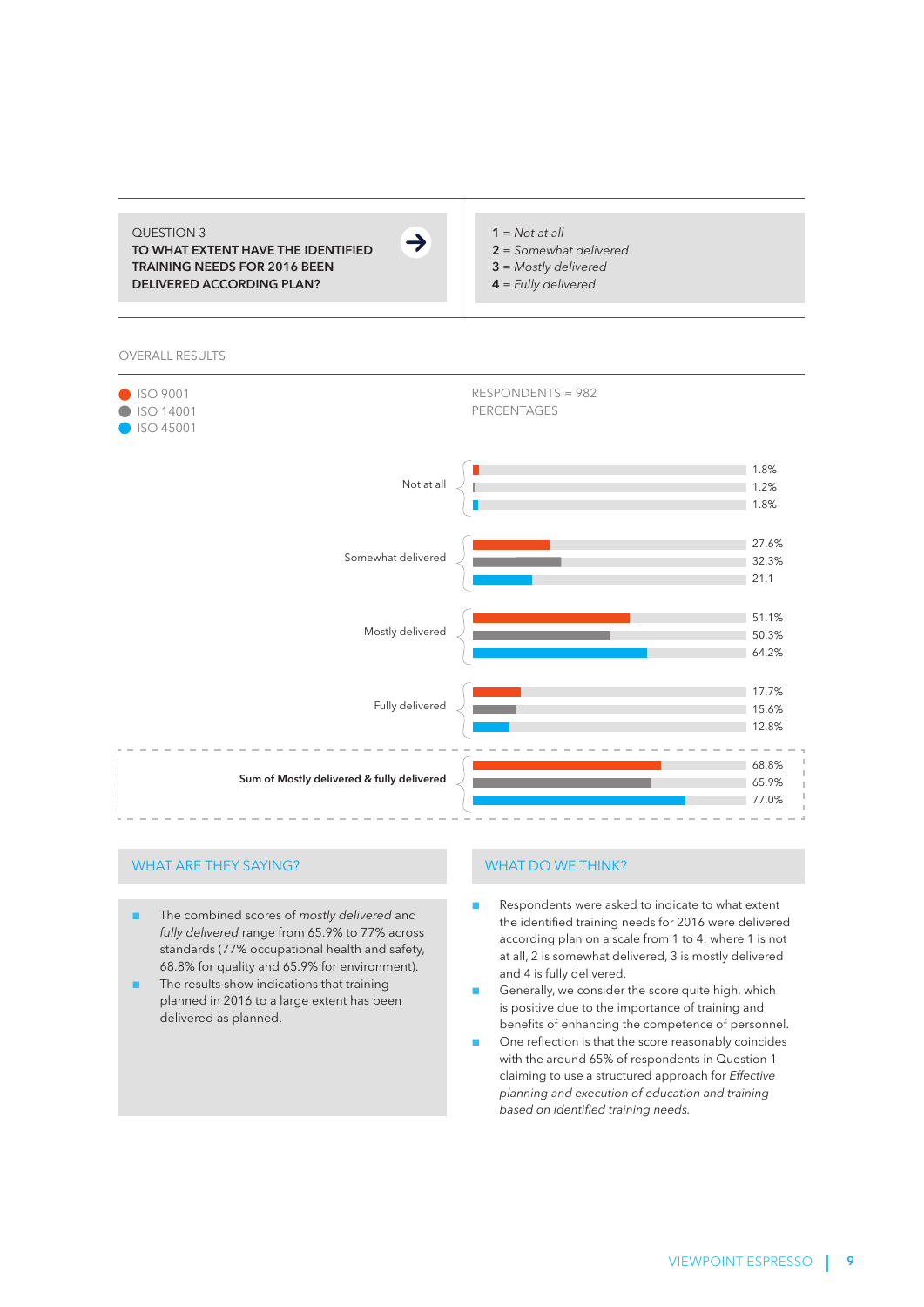#### PEOPLE INVOLVEMENT AND COMPETENCE ACQUISITION PROCESS

Competence can be addressed in development plans which also contribute to people involvement. THE ISO 10018 GUIDELINE ON PEOPLE INVOLVEMENT AND COMPETENCE ACQUISITION describes a process for addressing competence through development plans. It provides a structured framework for determining what is necessary competence, identifying training needs, effective planning and execution of that training and finally measuring its effectiveness.

#### The 4 steps are:

#### 1. ANALYSIS

Data are collected and analyzed in relation to the organization's short- and long term objectives for people involvement and competence.

#### 2. PLANNING

Procedures are established and maintained to plan the people involvement and competence acquisition process on an organizational, group and individual level.

#### 3. IMPLEMENTATION

The plans and associated actions are implemented in order to achieve the objective of people involvement and competence.

#### 4. EVALUATION

Plans, actions and outcomes are reviewed and evaluated for continual improvement.

These steps apply to all levels of the organization, group and individual. A review should be carried out at every step to ensure that the input and output data are correct. Although this guideline is not a prerequisite to use in relation to the management system standards, it may provide useful insights for your organization.



Development process of people involvement and competence acquisition within an organization. Reference: ISO 10018 :2012 Quality management – Guidelines on people involvement and competence.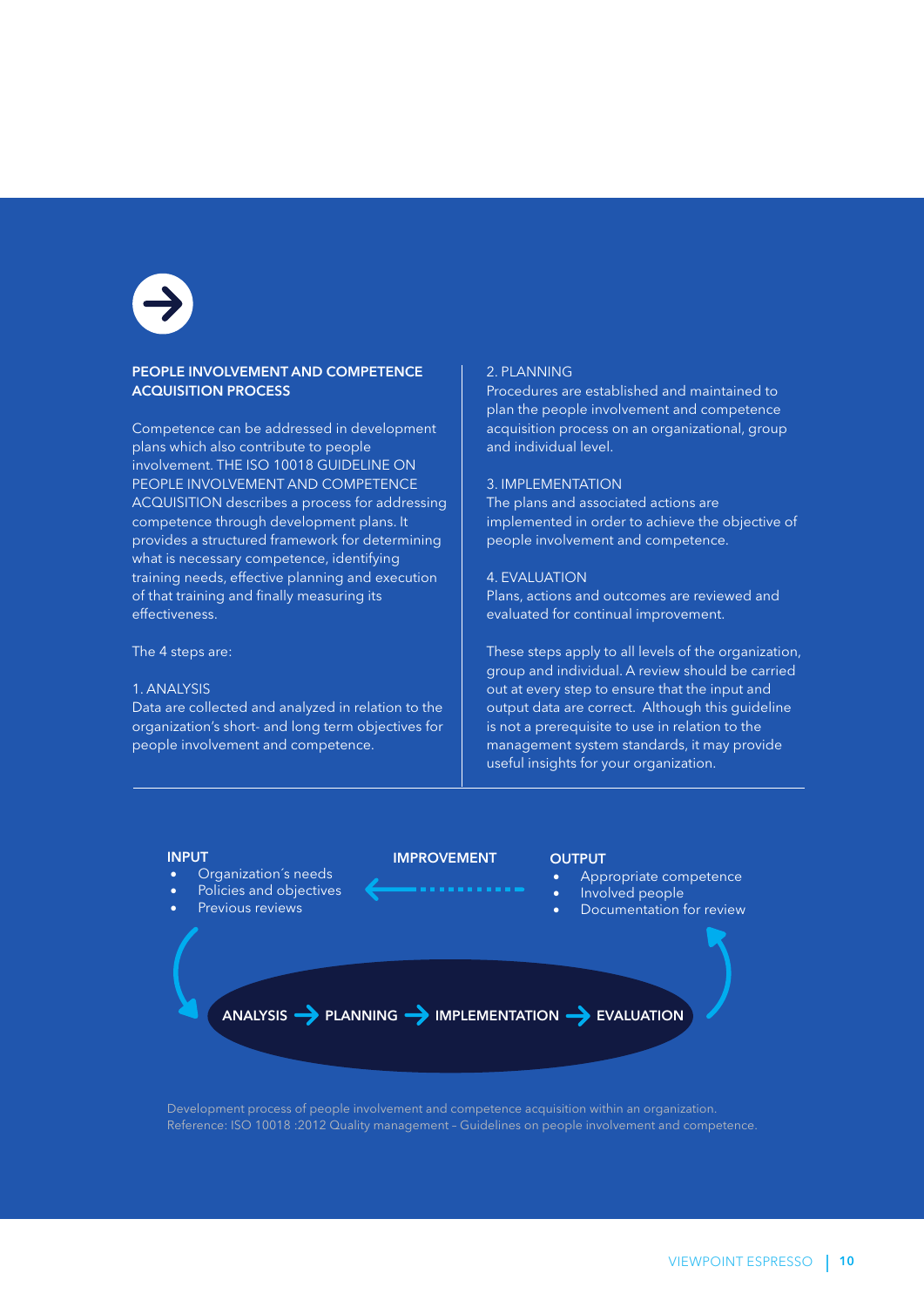## FINAL THOUGHTS

Although reworded, the intent and interpretation of clause 7.2 Competence management requirements are the same when comparing with previous edition of the standards.

A structured approach to competence management allows you to address technical knowledge and competences, motivation and behavioral aspects of the individual while monitoring their progress. As we know, the overall performance and improvement of a management system ultimately depends upon the involvement and execution of competent and motivated persons. To achieve this, all relevant personnel must be properly trained and integrated into the organization and its processes.

The picture painted by the respondents, showing slightly higher scores for a structured approach to competence management for occupational health and safety and quality, is not surprising. Competence management in these two discipline normally require a bigger effort from any organization as they affect a higher number of personnel and focus on the individual's work activities. Safety training directly prevents adverse impact on the personnel, for example, safeguarding their health and safety both shortand long-term, and it assures compliance with applicable legislation.

Common for all, however, is that to get the true benefits of structured competence management, you must ensure that your approach includes the following step:

- 1. Identify the knowledge, motivation and/or behavioral gaps in the individuals.
- 2. Plan for required development/training activities.
- 3. Execute the training.
- 4. Follow up the progress of the individuals.

A workplace with a structured approach to competence management should create an environment causing less stress due to personal errors and behavioral issues, for example. Within such a framework, everyone knows what to do and when to do things. And, they know what to do when things go wrong.

But, follow up action is a must activity to see the effect of the performed development/training activities on your employees. If the benefits are not as effective as expected, then you need to identify the reasons for this and adjust your approach to meet your expectations.

Most companies execute training – but if one of the above steps is missing, outcomes may be harder to achieve and you will not get the additional benefits that a structured approach drives. You may not be able to get the best out from your plans.

Structured competence management contributes to the overall organizational learning, as well. Learning in organizations has always been naturally developed from constant interaction from persons, groups within the organizational context and the organization's external environment. However, this is not always enough in order to ensure that the organization has at its disposal the right competence in order to develop and renew themselves, for example. Training can in such cases be considered a special lever that acts to supplement what individual learn on the job, interaction with others persons, internal groups or external stakeholders.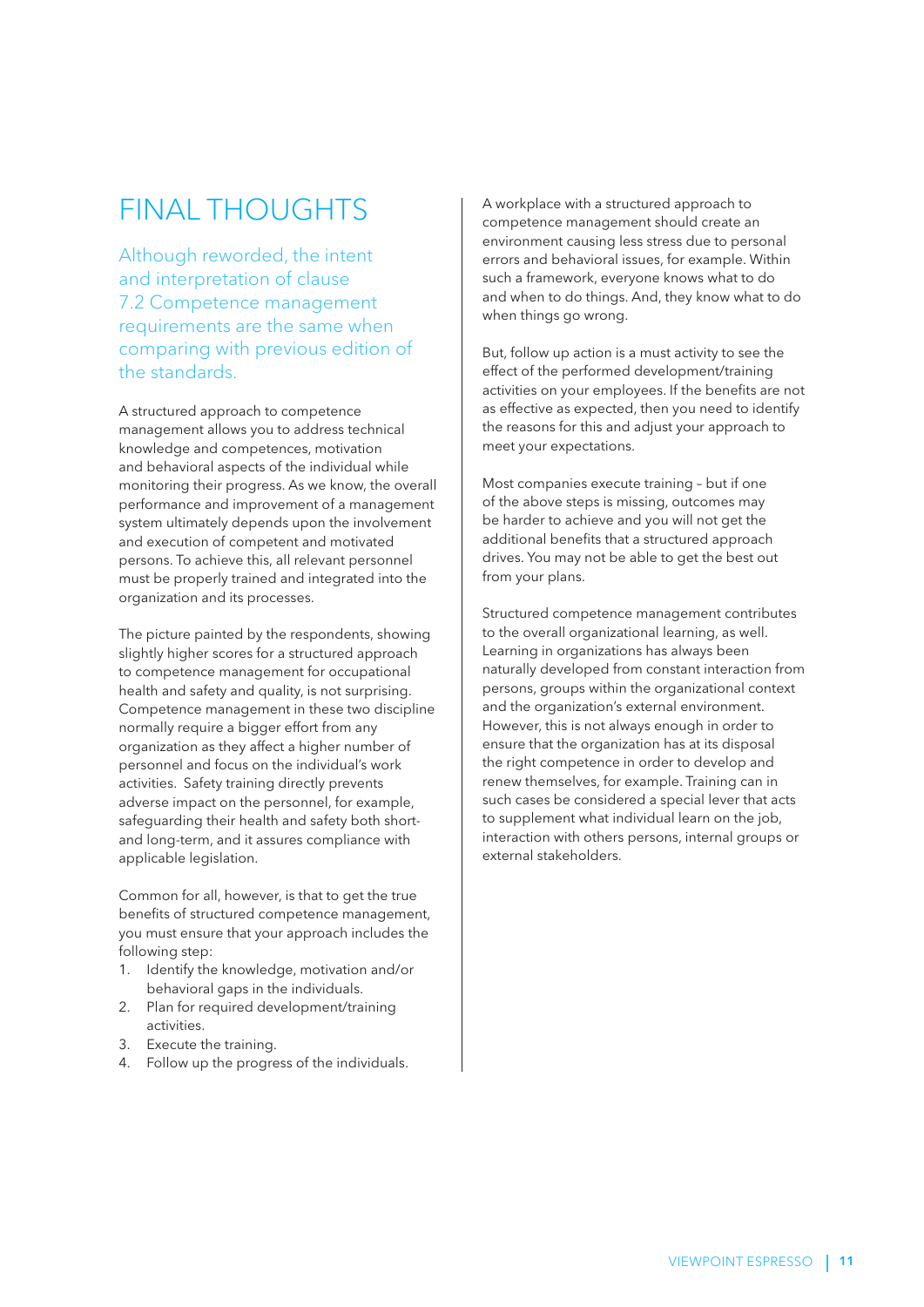

- 996 qualified management system experts completed the online survey between December 12 to 18, 2016.
- Respondents were drawn from quality, environment and safety companies certified by DNV GL.
- Experts surveyed span around quality, environment and safety certified customers in the following proportions:
	- 72% Quality
	- 17% Environment
	- 11% Safety

### DEMOGRAPHIES & RESPONDENTS

IN TOTAL